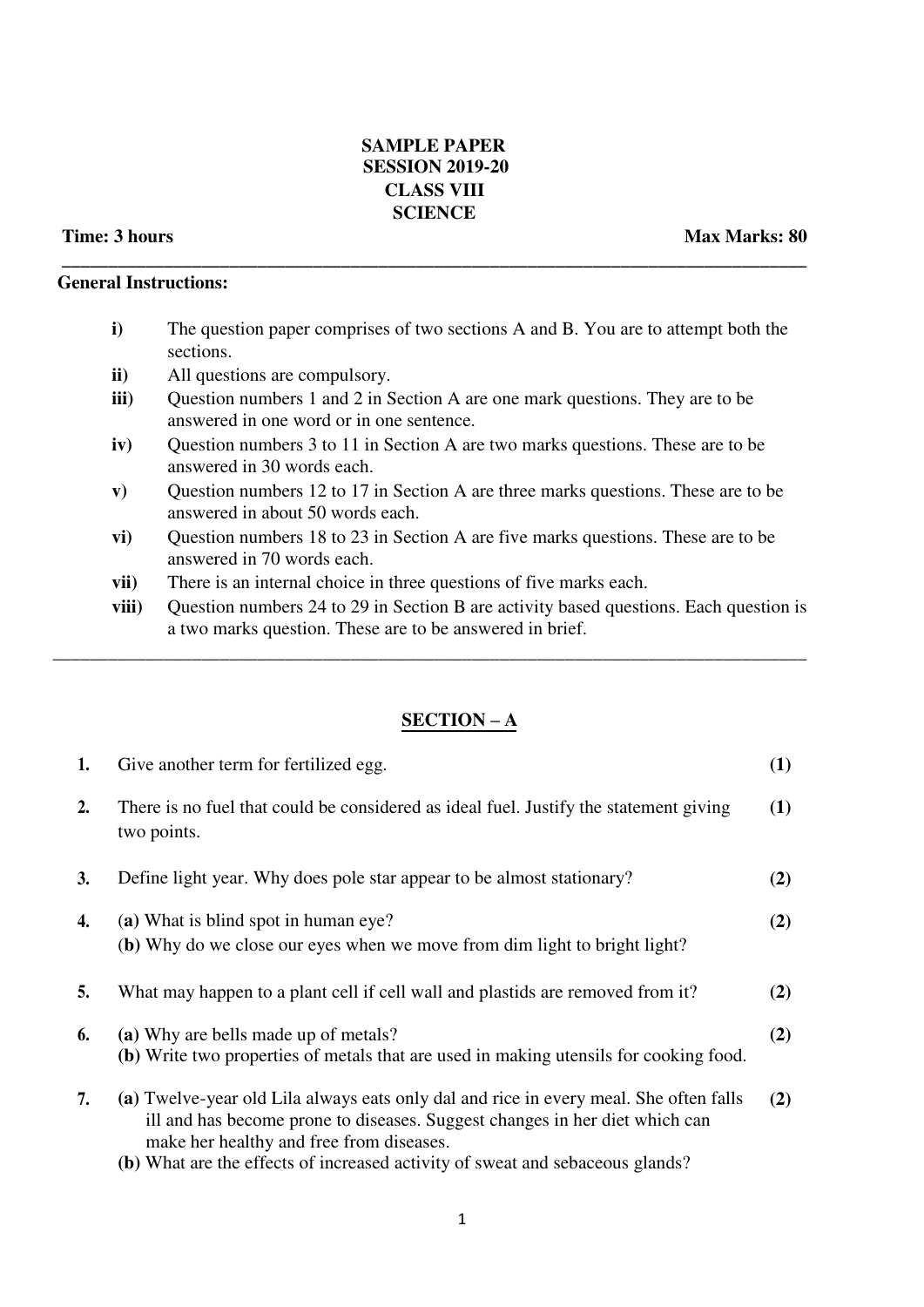| 8.  | (a) What are metalloids? Give one example.<br>(b) Name a non-metal which is                                                                                                                                                                                              | (2)         |
|-----|--------------------------------------------------------------------------------------------------------------------------------------------------------------------------------------------------------------------------------------------------------------------------|-------------|
|     | used to disinfect water<br>$\mathbf{i}$ .<br>ii.<br>used in fertilisers to enhance growth of plant.                                                                                                                                                                      |             |
| 9.  | (a) How do nerve cells help to control and coordinate the working of different parts<br>of the body?<br>(b) Write one point of difference between prokaryotic and eukaryotic cell.                                                                                       | (2)         |
| 10. | Water is a commonly used fire extinguisher. Which condition of combustion is<br>eliminated if we use water as a fire extinguisher? State two situations in which water<br>should not be used to extinguish fire.                                                         | (2)         |
| 11. | Give reasons for the following:<br>(a) Female frog lays hundreds of eggs in water.<br>(b) Reproduction is not necessary for survival even then this process is important<br>for living beings.                                                                           | (2)         |
| 12. | Draw a neat diagram of a plant cell and label any four parts in it.                                                                                                                                                                                                      | (3)         |
| 13. | What is constellation? Explain how you will locate star Sirius with the help of<br>constellation Orion. Support your answer with suitable diagram.                                                                                                                       | (3)         |
| 14. | (a) How is musical sound different from noise? Write any two measures that you<br>will take as a student to reduce noise pollution.<br>(b) How does a bird's sound differ from a lion's roar?                                                                            | (3)         |
| 15. | Write word equations for the following.<br>(a) Ash obtained on burning magnesium ribbon is dissolved in water.<br>(b) Zinc granules are added to copper sulphate solution.<br>(c) Iron filings are added to dilute hydrochloric acid.                                    | (3)         |
| 16. | (a) State any two differences between comets and meteors.<br>(b) Why do we see only one side of the moon?<br>(c) Write two distinctive features of the planet Saturn.                                                                                                    | (3)         |
| 17. | Give reasons for the following:<br>(a) Solid NaCl does not conduct electricity but its aqueous solution does.<br>(b) Bubbles appear near electrodes when electric current is passed through acidified<br>water.<br>(c) Distilled water is not fit for human consumption. | (3)         |
| 18. | (a) Name one hormone secreted by the following endocrine glands:<br>Pancreas<br>$\mathbf{i}$<br>$\mathbf{ii}$<br>Adrenal<br>Thyroid<br>$\overline{111}$<br>Pituitary<br>iv)                                                                                              | $(2+2+1=5)$ |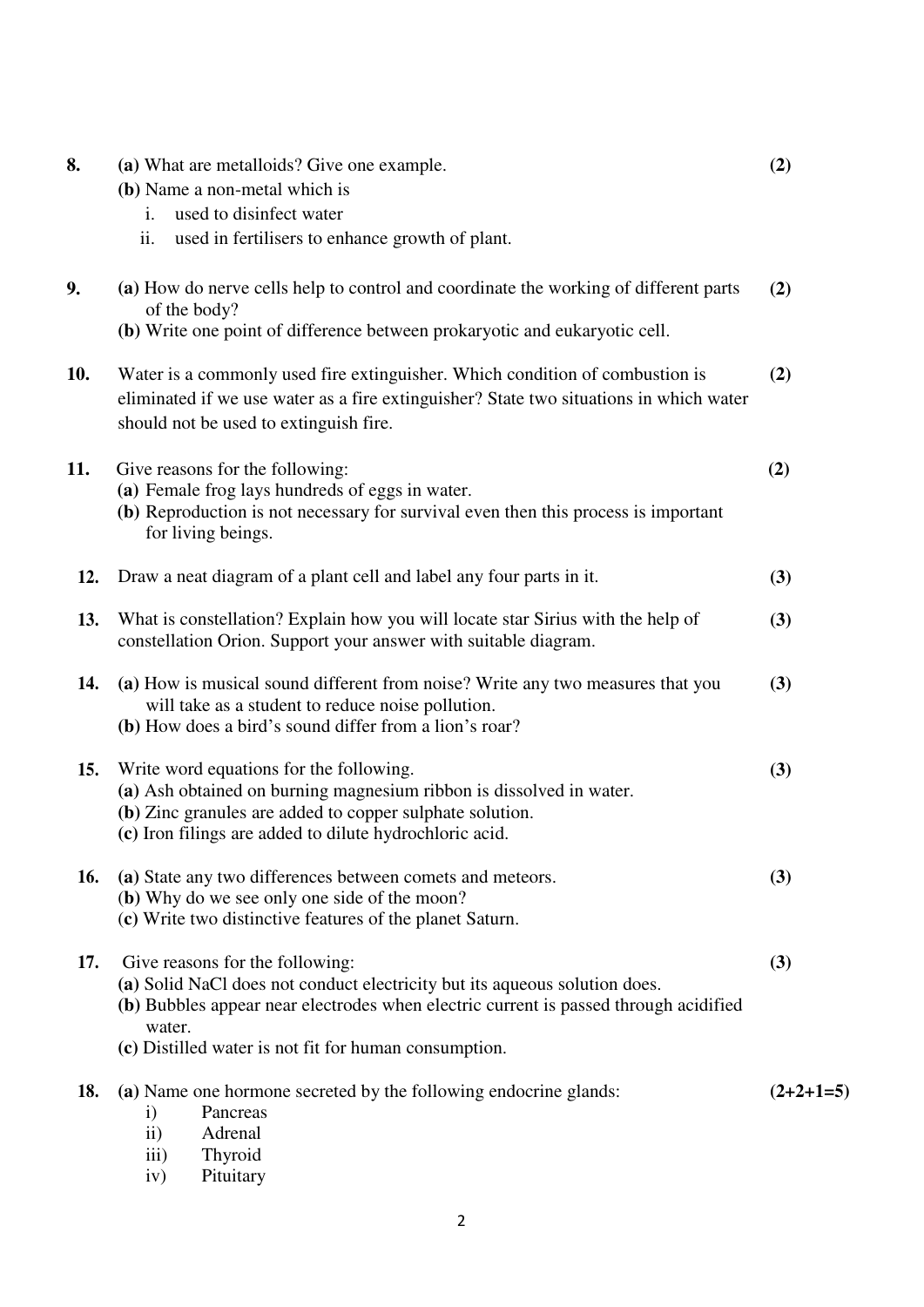|     | (b) State one function of the hormone secreted by the thyroid and adrenal gland.<br>(c) Define the term 'menopause'.                                                               |             |
|-----|------------------------------------------------------------------------------------------------------------------------------------------------------------------------------------|-------------|
| 19. | (a) Write an activity to show that sound needs a material medium for<br>propagation.                                                                                               | $(3+2=5)$   |
|     | (b) Does any part of our body vibrate when we speak? Name the part<br>and explain its working.                                                                                     |             |
| 20. | (a) Aahana wants to electroplate silver on a steel spoon. Draw a well labelled<br>diagram of the set up indicating the material used for each electrode and<br>the electrolyte.    | $(2+2+1=5)$ |
|     | (b) Explain briefly the process of electroplating in the given case.<br>(c) Write one advantage of electroplating silver on steel spoon.                                           |             |
| 21. | (a) Write two points of differences between LPG $\&$ petrol used as fuels.<br>(b) Explain briefly two harmful effects of burning fuels on our environment.<br><b>OR</b>            | $(2+3=5)$   |
|     | (a) Certain amount of fuel on complete combustion produces $1,80,000$ kJ of<br>energy. If the calorific value of fuel is 80,000 kJ/kg, calculate the amount of<br>fuel consumed.   |             |
|     | (b) Describe three zones of a candle flame.                                                                                                                                        |             |
| 22. | (a) Explain with the help of a diagram the phenomenon of lightning between clouds $(3+2=5)$<br>and the earth.                                                                      |             |
|     | (b) Write any two precautions that you will take to protect yourself from<br>lightning when you are in the playground.                                                             |             |
|     | <b>OR</b><br>(a) What is an earthquake? Explain how it occurs.                                                                                                                     |             |
|     | (b) Write two safety measures that are taken by the architect to make the<br>building quake safe.                                                                                  |             |
| 23. | (a) Draw a neat diagram of human female reproductive system and label any two<br>parts in it.                                                                                      | $(2+3=5)$   |
|     | (b) Compare the process of binary fission and budding (two points). Give<br>one example each of organisms which reproduce by these methods.                                        |             |
|     | (a) Name any two parts in the male reproductive system and state any one<br>function of these parts.                                                                               |             |
|     | (b) (i) Define metamorphosis.                                                                                                                                                      |             |
|     | (ii) Can the changes observed in our body as we grow be called as<br>metamorphosis. Justify giving suitable reason. Give two examples<br>of organisms which undergo metamorphosis. |             |
|     | <b>SECTION B</b>                                                                                                                                                                   |             |
| 24. | Draw the diagram of human cheek cells and label any two parts.                                                                                                                     | (2)         |
| 25. | Name the stain used in the preparation of onion peel slide. What precaution should                                                                                                 | (2)         |

**25.** Name the stain used in the preparation of onion peel slide. What precaution should **(2)**  be taken while placing the coverslip over the stained peel?

.